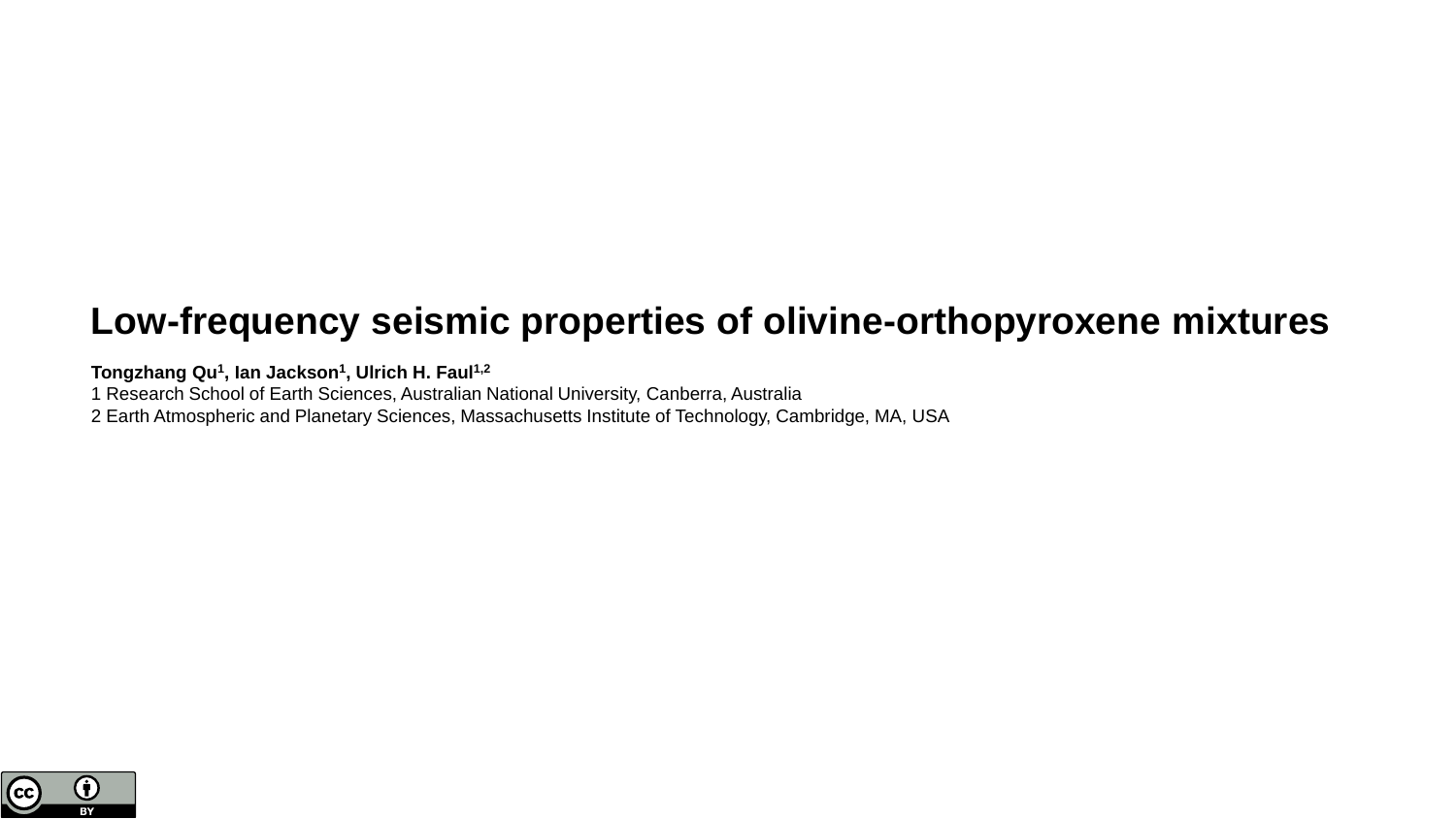## **Introduction**

Seismological structures are the manifest of combined influence from temperature, parital melting etc. Variation of seismic properties (e.g. modulus or dissipation) with each of the factors could help interpret seismological structures.



**Low-frequency seismic properties of olivine-orthopyroxene mixtures**

Relative to high-frequency measurement where the applied stress is at kHz – GHz, lowfrequency measurement at mHz – Hz allows time for relaxation at high temperature.



Olivine: the most abundant mineral in the upper mantle – whose seismic properties are well studied.

Orthopyroxene: the 2<sup>nd</sup> most abundant mineral in the upper mantle, up to 30% – whose seismic properties received less attention.

In this study, two synthetic specimens of  $O<sub>170</sub>Opx<sub>30</sub>$  and  $O<sub>15</sub>Opx<sub>95</sub>$  composition were mechanically tested by torsional forced oscillation at elevated temperatures under confining pressure of 200 MPa.

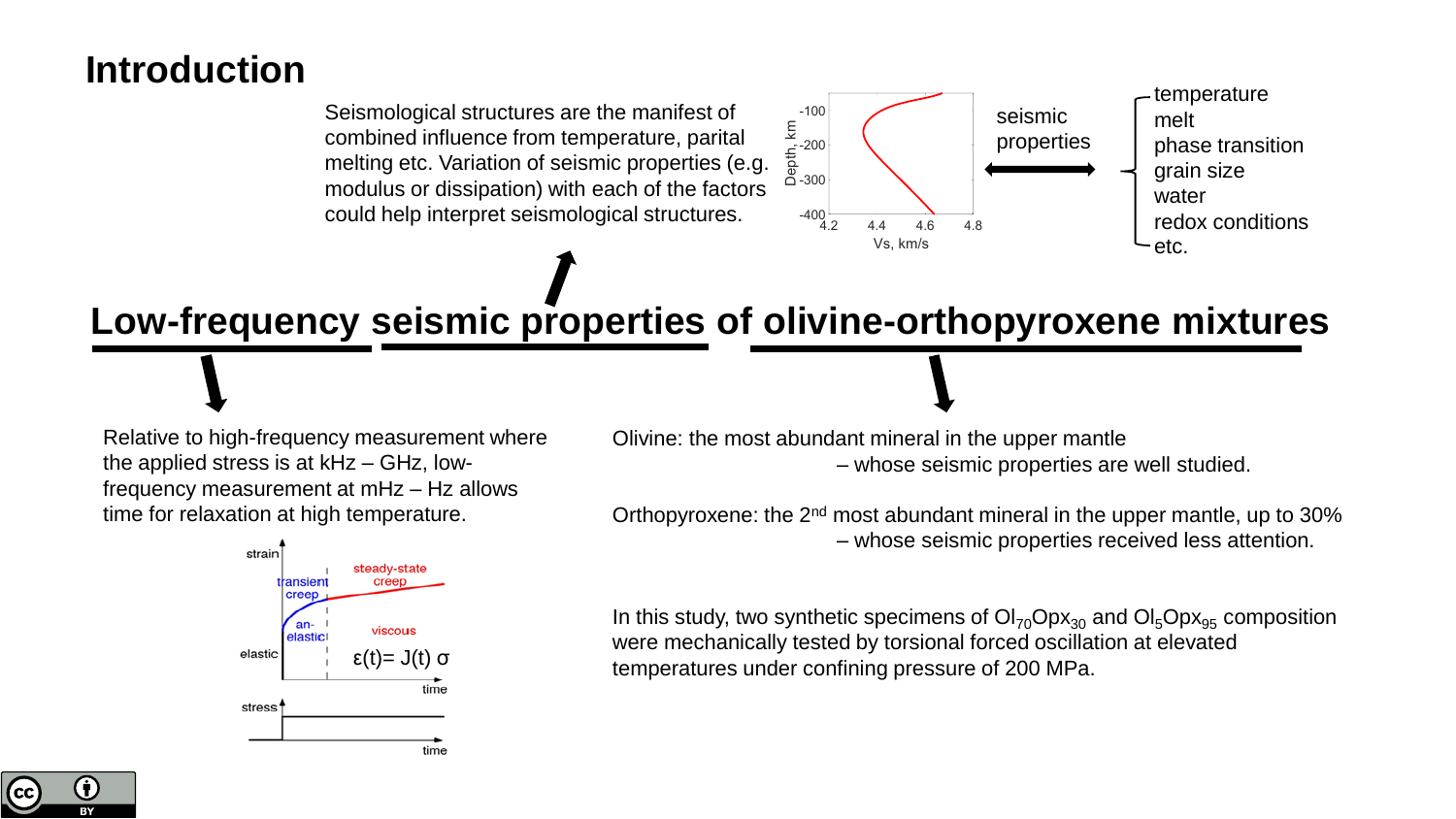# **Experimental methods**

**1) Sample preparation: sol-gel polycrystalline olivine and orthopyroxene mixtures**

Tested specimens 1755:  $OI_{70}Opx_{30}$ 1777:  $OI_5Opx_{95}$ 1842:  $OI_5Opx_{95}$ , recycled 1777  $(OI = Fo_{90}$ ,  $Opx = En_{90}$ 

Expected phase transition at temperature > 1000°C Orthopyroxene (Pbca)  $\leftrightarrow$  Protopyroxene (Pbcn)



**Fig.1** Phase diagram of enstatite (after Presnall, 1995). Low Fe content does not notably affect the boundary of phase.

### **2) Torsional forced oscillation testing**

Oscillation frequencies: Hz – mHz

Temperature: 1300/1200 °C – 400 °C

Confining pressure: 200 MPa

Strain  $< 10^{-5}$ 

In short, same torque is applied to the specimen and the elastic standard. Shear modulus and dissipation of the specimen are measured by comparison between the specimen strain and elastic standard strain.



**Fig.2** Schematic diagram of torsional forced oscillation. The phase lag φ in specimen strain is the manifest of viscoelastic relaxation.

#### **3) Extended Burgers model**

The data pairs (G, Q<sup>-1</sup>) for temperatures  $\gtrsim$  900ºC and log $_{10}$ Q<sup>-1</sup>  $\gtrsim$  -2.2 were fitted by a model based on an extended Burgers-type creep function,

$$
J(t) = J_U \left\{ 1 + \Delta \int_0^{\infty} D(\tau) \left[ 1 - exp\left(\frac{-t}{\tau}\right) \right] d\tau + \frac{t}{\tau_M} \right\}
$$

with separately normalized distributions of anelastic relaxation time (Barnhoorn et al., 2016). In this way, the data could be parameterized for further analysis.

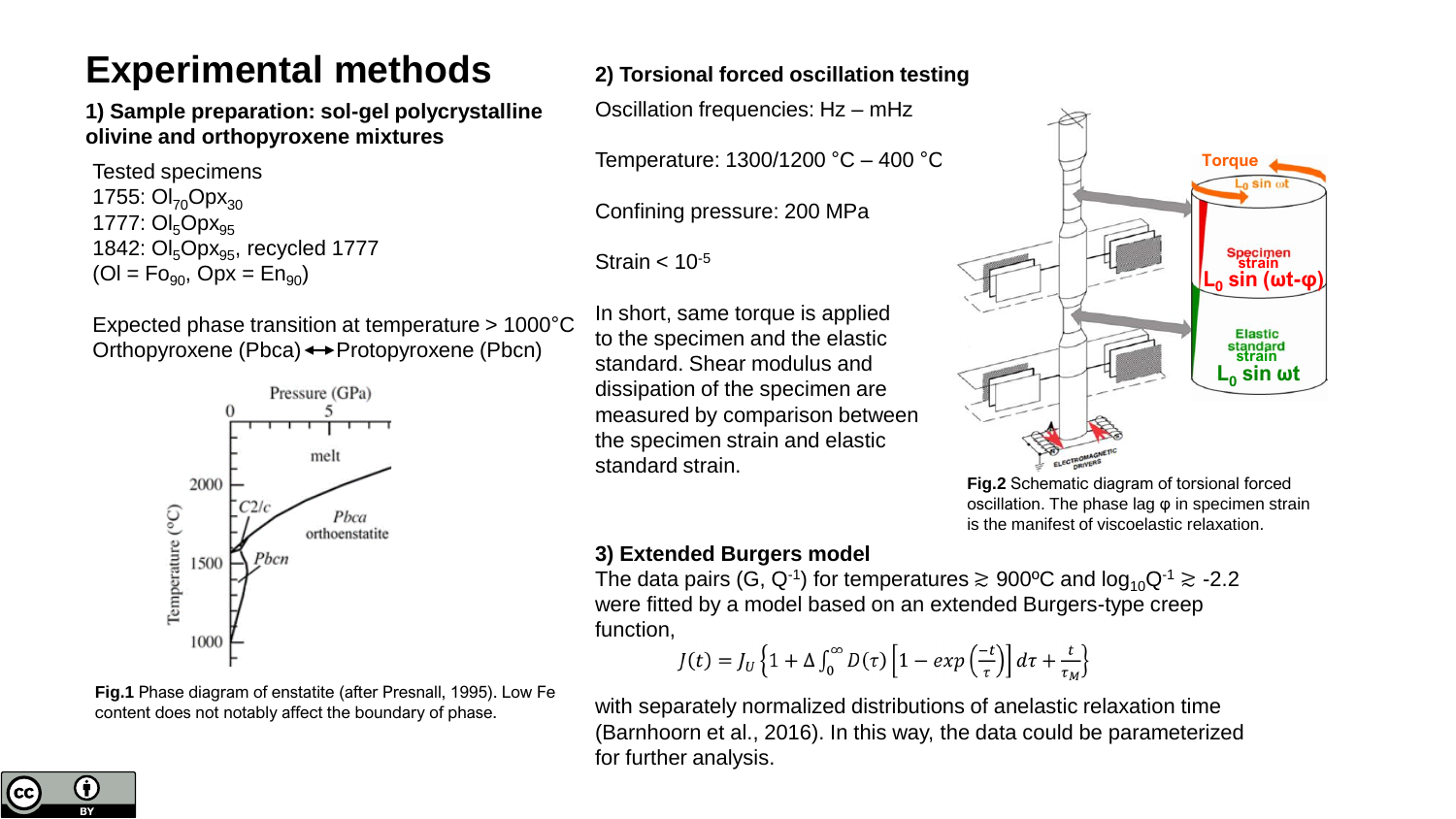# **Characterization of samples**

**1) Grain size, density and chemical composition**

| Specimen                  | d, µm | $\rho$ , g/cm <sup>3</sup> |     | $SiO2$ wt.% | FeO wt.% | MgO wt.% | Mg#  |
|---------------------------|-------|----------------------------|-----|-------------|----------|----------|------|
| 1755<br>$OI_{70}Opx_{30}$ | < 2.7 | 3.28                       | Ol  | 40.7        | 10.8     | 48.7     | 88.9 |
|                           |       |                            | Opx | 58.0        | 6.8      | 35.7     | 90.4 |
| 1777<br>$OI_5Opx_{95}$    | < 2.4 | 3.16                       | Ol  | 41.8        | 11.4     | 48.1     | 88.3 |
|                           |       |                            | Opx | 58.3        | 7.1      | 35.3     | 89.9 |
| 1842<br>$OI_5Opx_{95}$    | < 3.0 | ΝA                         | Ol  | 43.9        | 11.0     | 46.1     | 88.2 |
|                           |       |                            | Opx | 57.4        | 7.2      | 35.3     | 89.8 |

### **2) Microstructures after mechanical testing**

*For all the BSE images lighter phase is olivine, and darker phase is orthopyroxene.* 

*1755 Ol70Opx<sup>30</sup>*



**Fig.3** BSE and TEM images of 1755.

#### *1777 Ol5Opx<sup>95</sup>*



**Fig.4** SEM-BSE image of specimen 1777.

*1842 Ol5Opx95, recycled 1777* 



**Fig.5** BSE image of specimen 1842, recycled 1777.

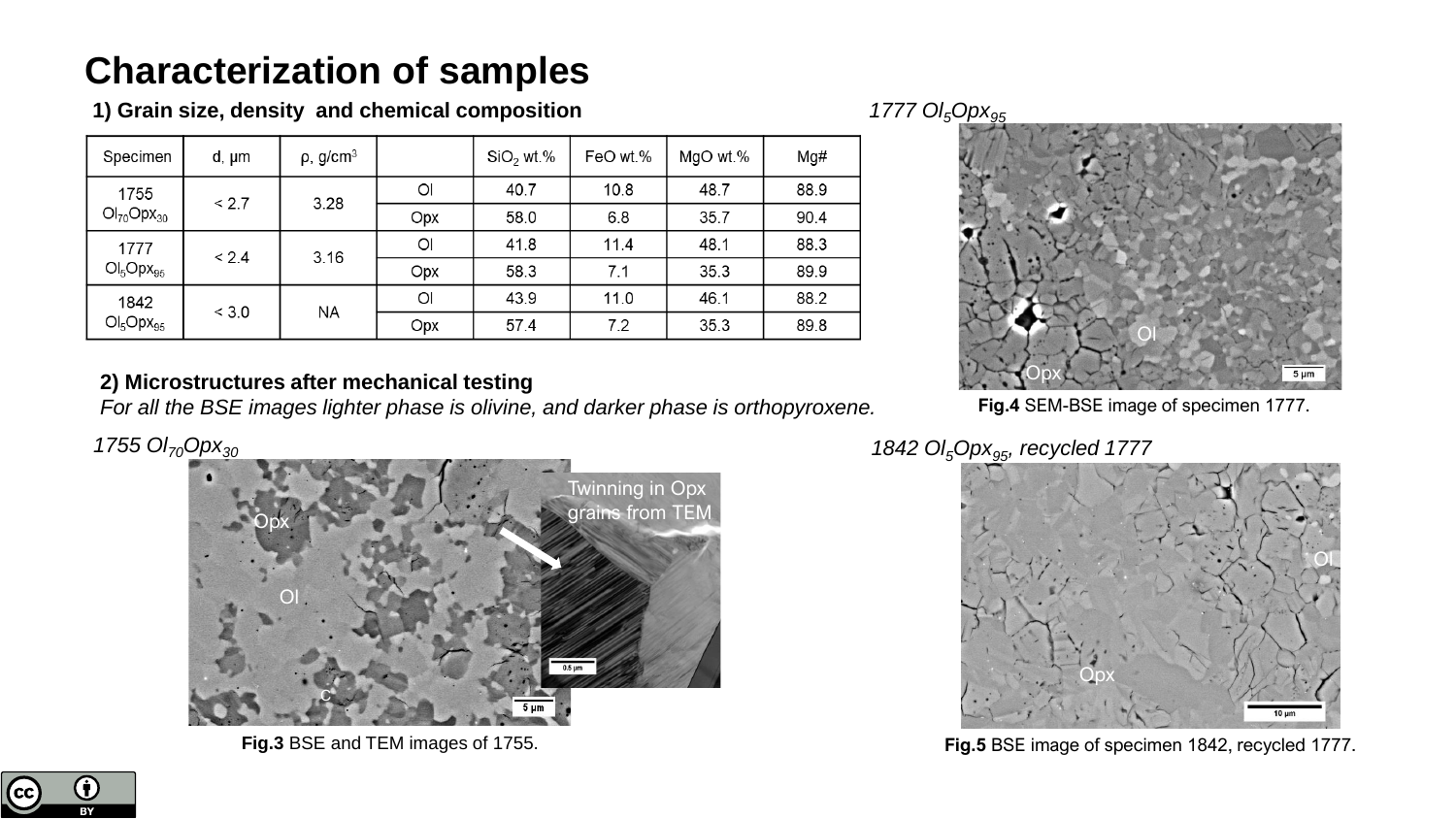## **Results**

Forced-oscillation data: shear modulus (G) and dissipation (Q-1) at various temperature in mHz – Hz domain at high temperature

As the manifest of viscoelastic relaxation, the dynamic shear modulus and dissipation vary monotonically with temperature and frequency.



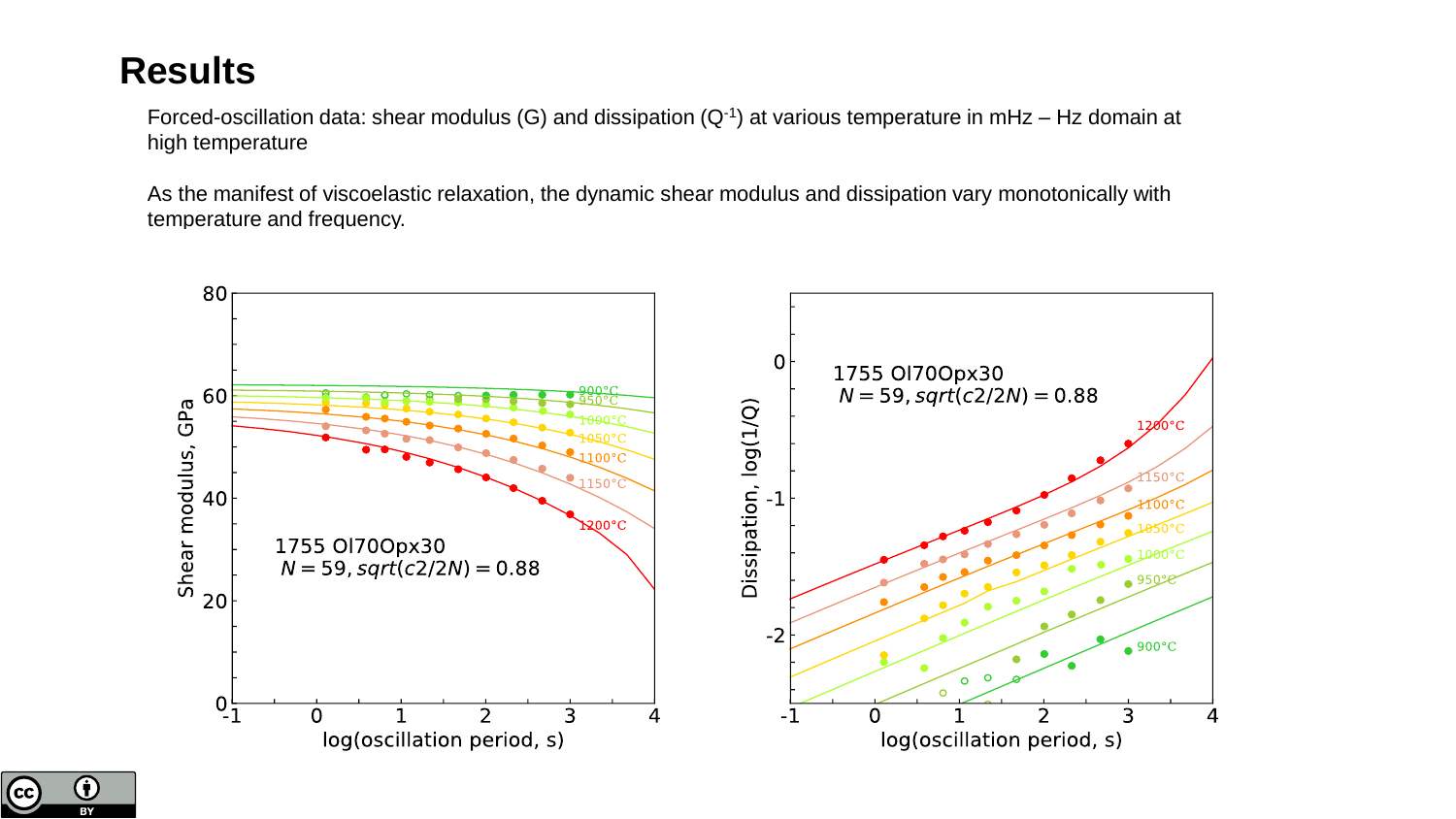# **Results**

1) The results of 1755 ( $OI_{70}Opx_{30}$ ) and run 1127 ( $OI_{95}Opx_{5}$ ) look overall very similar in terms of frequency and temperature dependence. Note that 30% is about the maximum Opx content in the Earth's upper mantle.

Some experimental setup of run 1127 is different from testing with opx-rich specimens in this study. We are going to run a follow-up testing with  $OI_{95}Opx_5$ specimen with modern experimental setup.



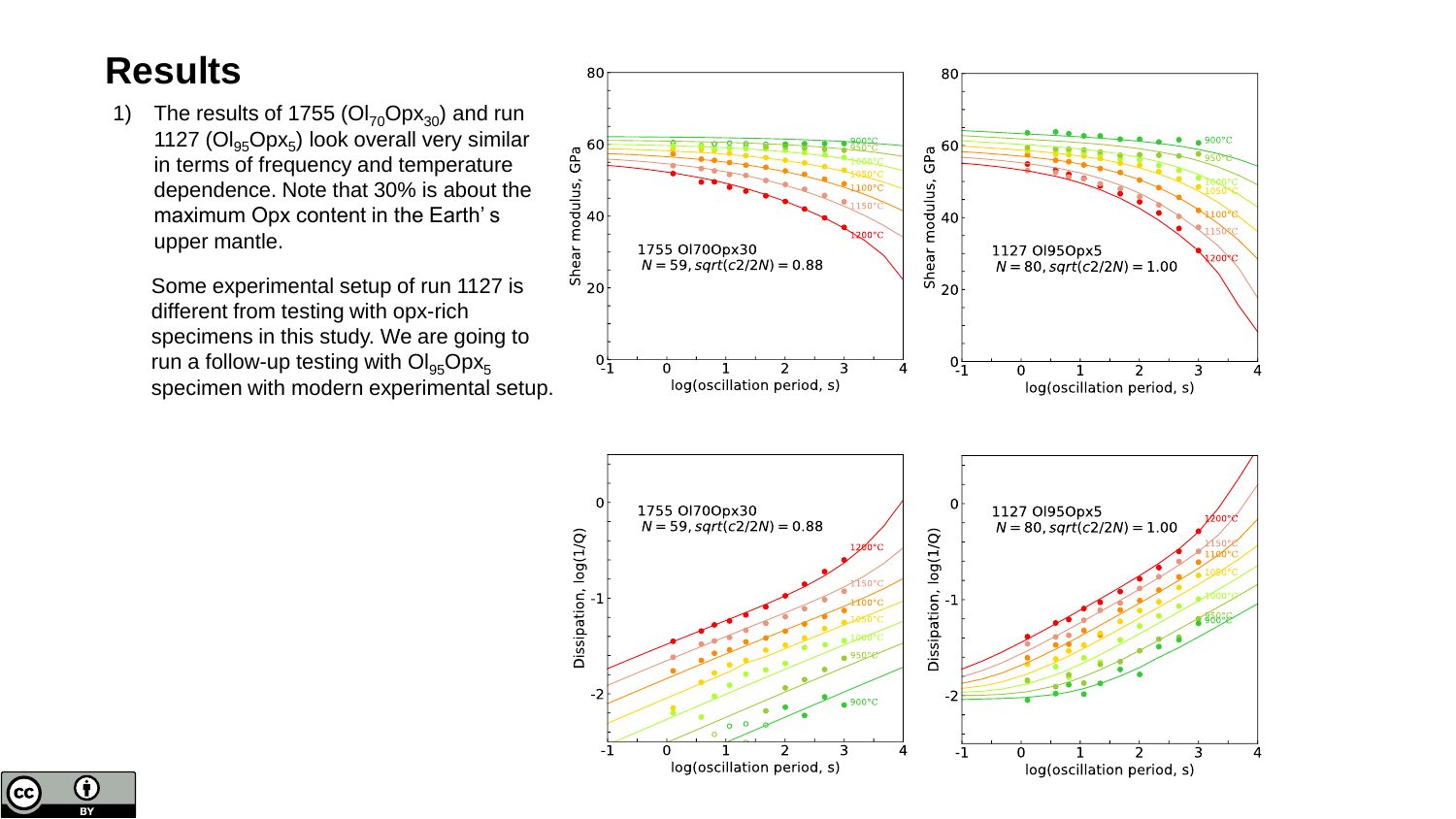# **Results**

2) One Burgers model cannot fit the data across all the temperatures. The  $OI_5Opx_{95}$  specimen (recycled 1777) in 1842 is anomalously dispersive and dissipative at the highest temperatures of 1300 and 1275 °C. Accordingly, these data have been excluded from the fitted dataset. This may reflect ortho-proto phase transition.

In previous run 1127 (Opx5), 1755 (Opx30) and 1777 (Opx95) where the temperature cooled from 1200 °C, the data could be fitted with one Burgers model for each measurement.



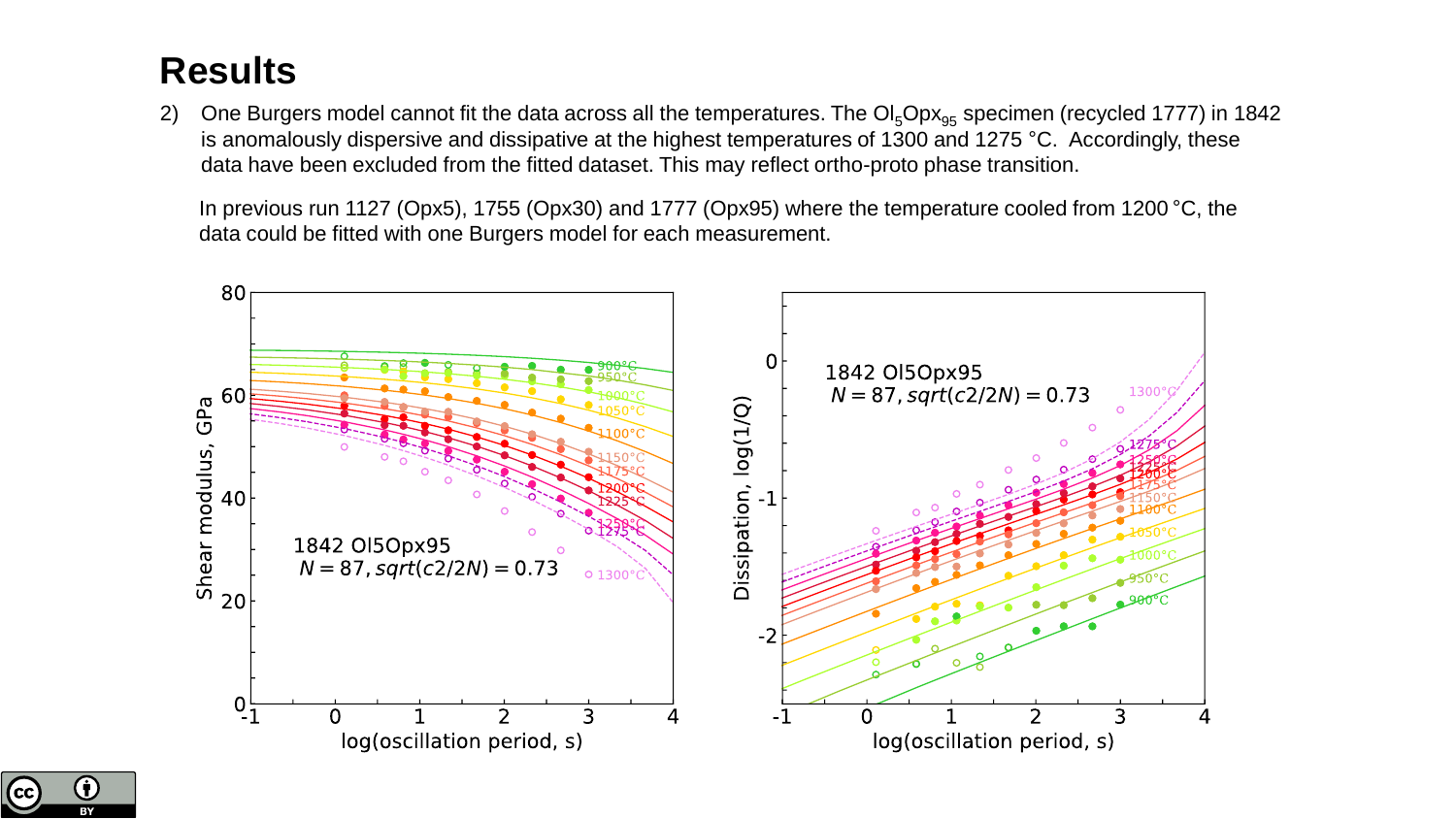## **Discussion**

#### **1) Influence of increasing Opx content**

The higher orthopyroxene concentrations are associated with systematically somewhat lower levels of dissipation and corresponding weaker modulus dispersion at 1200 °C. Below 1200  $\mathrm{^{\circ}C}$ , the dissipation level is similar.

1755 Sol-gel  $OI_{70}Opx_{30}$ , melt-free, d < 2.7 µm 1842 Sol-gel  $OI_5Opx_{95}$ , melt-free, d ~ 3 µm



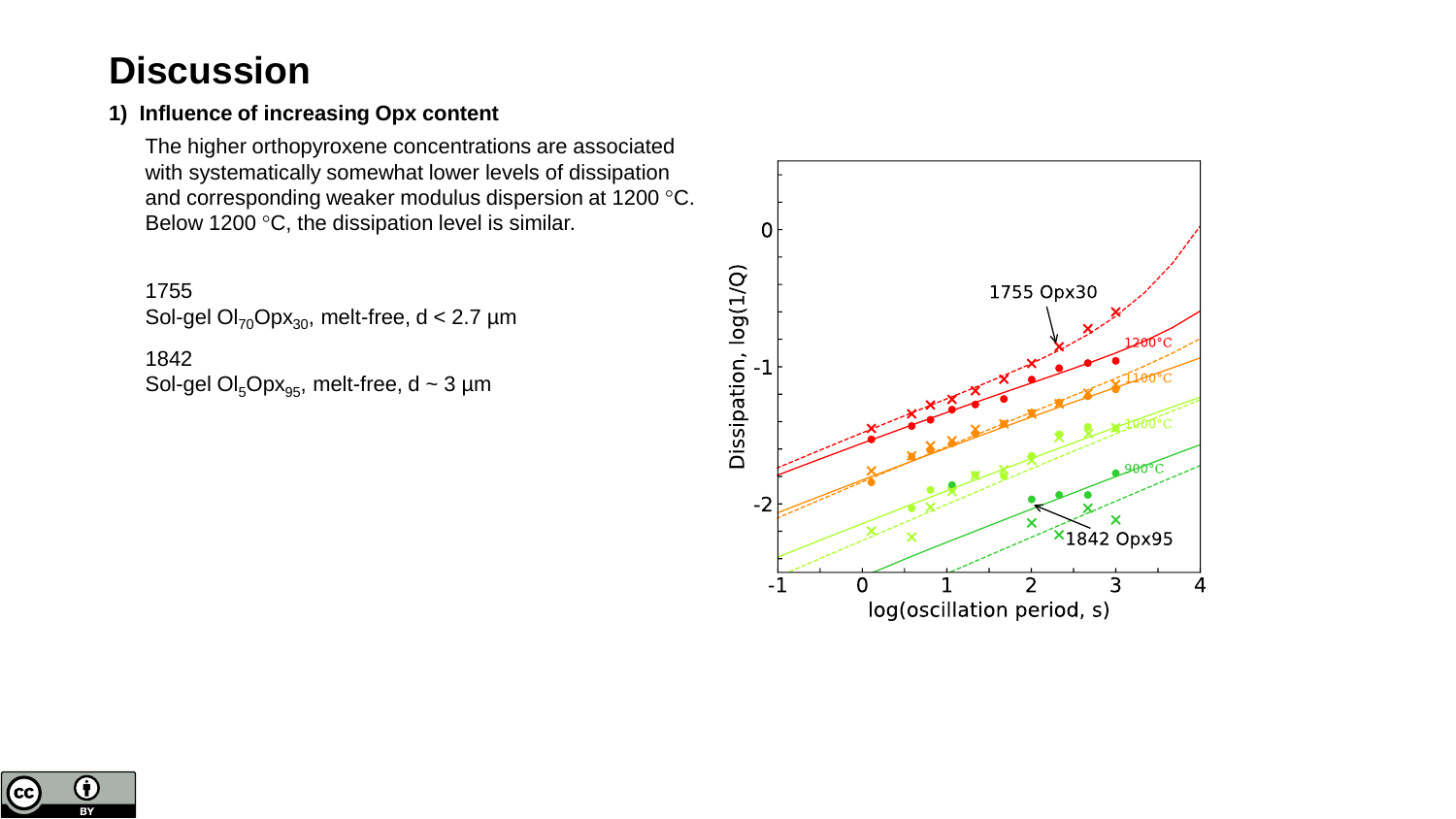## **Discussion**

#### **2) Similar Opx content but different annealing temperature**

The sample specimen was tested from 1200 °C in 1777 (Opx95) and 1300 °C in 1842 (Opx95, recycled 1777). The modulus dispersion and dissipation for the specimen remain similar through the two tests. This confirms the reproductivity of our inelastic property measurement.

The main difference is again at 1200 °C, similar to the comparison between 1755 (Opx30) and 1842 (Opx95). This further indicates that there is some notable mechanical influence from proto-ortho phase transition above 1200 °C.

> 1777: sol-gel  $Ol_5Opx_{95}$ , melt-free, d < 2.7 µm 1842: sol-gel  $OI_5Opx_{95}$ , melt-free, d ~ 3 µm, recycled 1777



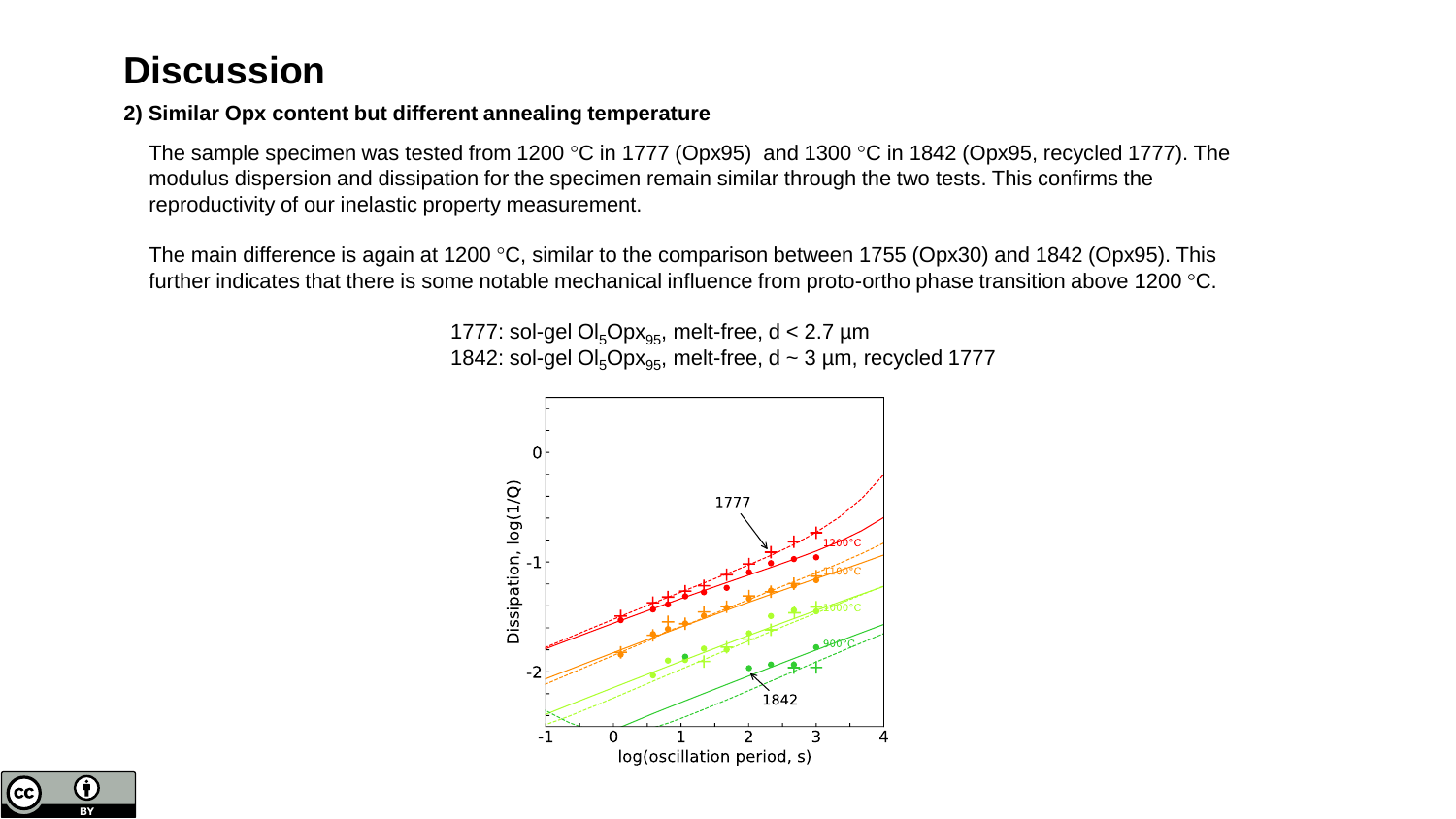# **Discussion**

### **3) Similar Opx content but different melt fraction**

Systematically much higher modulus and lower dissipation for the melt-free material of the present study.

No evidence of dissipation peak reported by Sundberg and Cooper (2010) for an  $O|_{60}Opx_{40}$  specimen prepared from natural precursor materials with ~1.5% melt content.

```
1755: sol-gel OI_{70}Opx_{30}, melt-free, d < 2.7 µm
```
Sundberg & Cooper (2010): natural-precursor  $O|_{60}Opx_{40}$  with 1.5% melt, d ~ 5.2 µm